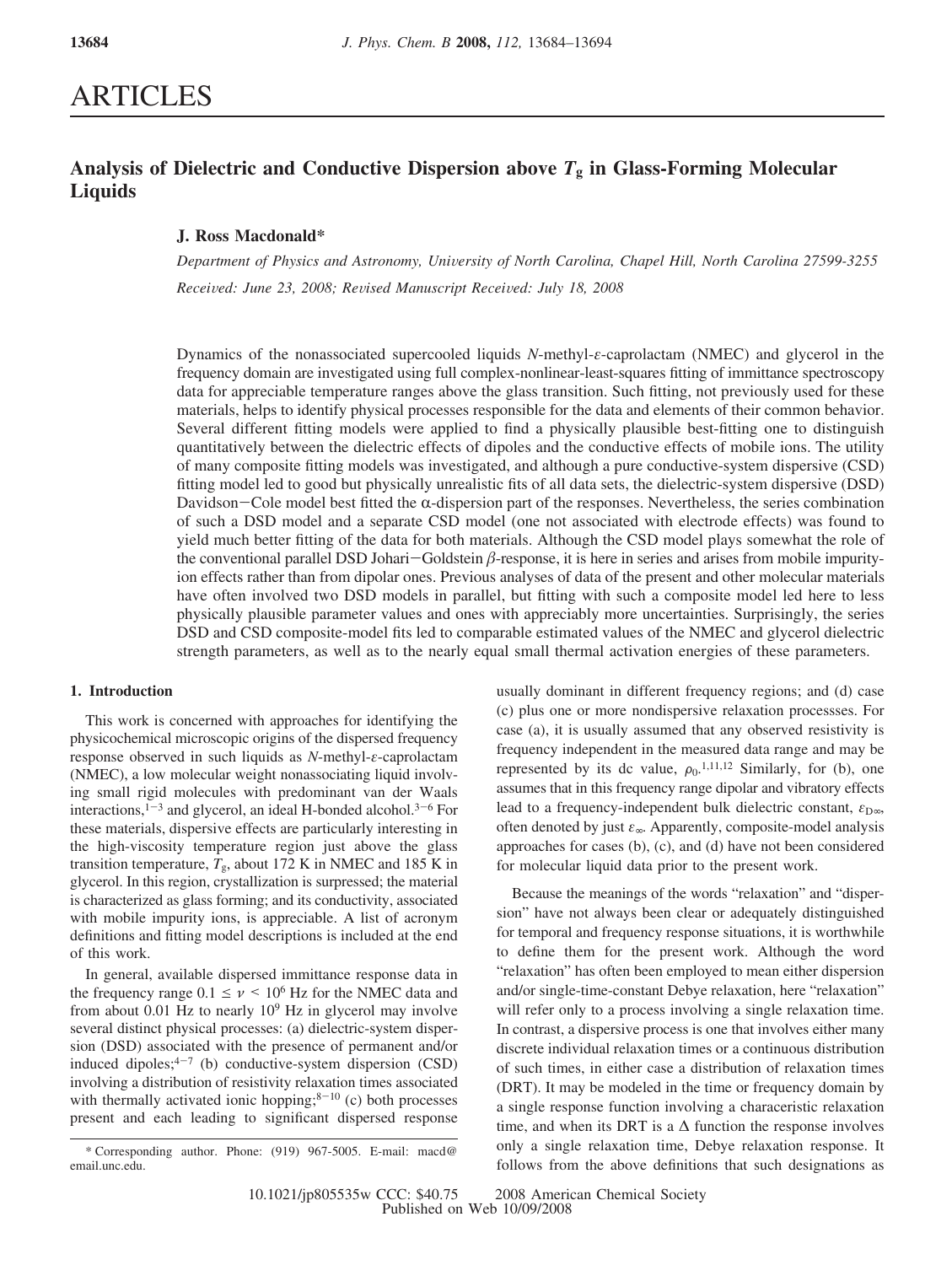"the nonexponentiality of relaxation" necessary imply the presence of dispersion and corresponding deviation from Debye response.

In the time domain, Debye relaxation response is of the form  $exp(-t/\tau_0)$  and leads in the frequency domain to the normalized response  $I(\omega) \equiv 1/[1 + i\omega \tau_0]$ . Here,  $\omega = 2\pi \nu$  is the radial frequency, and  $\tau_0$  is the characteristic relaxation time of the response function and is unique for that response. Thus, Debye relaxation is not dispersive. In the frequency domain, immittance spectroscopy involves four related complex-quantity immittance levels, defined as resistivity (or impedance),  $\rho(\omega)$ ; electric modulus,  $M(\omega) = i\omega \varepsilon \sqrt{\rho(\omega)}$ ; admittance (or conductivity),  $\sigma(\omega)$  $= 1/\rho(\omega)$ ; and dielectric permittivity, often called dielectric constant (even when frequency dependent and complex), *ε*(*ω*)  $= 1/M(\omega) = \sigma(\omega)/(i\omega \varepsilon_V)$ , where  $\varepsilon_V$  is the permittivity of vacuum.

It is important to note that while any formal fitting model may be used for fitting of data expressed at any of the four immittance levels, definition of a model at the dielectric level involves a distribution of dielectric relaxation times, usually associated with dipolar effects, and definition at the resistivity level involves a resistivity DRT, often associated with hopping of mobile ions. Thus, for Debye dielectric relaxation, we may write  $\varepsilon_{\text{DebD}}(\omega) = \varepsilon_{\text{D}\infty} + \Delta \varepsilon / [1 + (i\omega \tau_{\text{D}0})]$ , where  $\Delta \varepsilon \equiv \varepsilon_{\text{D}0}$  $\varepsilon_{\text{D}\infty}$ , involving the low and high-frequency limiting values of  $\varepsilon_{\text{DebD}}(\omega)$ . Similarly for Debye conductive-system relaxation,  $\rho_{\text{DebC}}(\omega) = \rho_{\infty} + \Delta \rho/[1 + (i\omega \tau_{\text{CO}})]$ , where  $\Delta \rho = \rho_{\text{CO}} - \rho_{\text{C}\infty}$ , the low- and high-frequency limiting values of  $\rho_{DebC}(\omega)$ . In the present work, no dielectric Debye functions will be needed for fitting, so endemic resistive Debye relaxation response will often be denoted here by just Debye.

It is usually found that  $\rho_{\infty}$  is either zero or negligible, the situation for the present materials, but *ε*<sup>∞</sup> is never negligible for real materials. The subscripts "C" and "D" are used herein to denote conductive or dielectric quantities and "P" or "S" for parallel or series connections of individual models or elements. Note that a resistance or resistivity in parallel with a capacitance or dielectric constant element leads to conductive-system Debye response. In the absence of  $\rho_{\infty}$ , it involves the quantities  $\rho_{\rm CP}$ , *ε*<sub>CP</sub>, and the characteristic relaxation time  $\tau_{CP} = \varepsilon_{V} \varepsilon_{CP} \rho_{CP}$ . Similarly for the series connection of  $\rho_{DS}$  and  $\varepsilon_{DS}$ , one obtains a dielectric-system Debye relaxation response of  $\varepsilon_{\text{DS}}/(1 + i\omega\tau_{\text{DS}})$ with  $\tau_{DS} = \varepsilon_{V} \varepsilon_{DS} \rho_{DS}$ . More general conductive-system dispersive response involves a weighted (i.e., a DRT) sum or integral of resistive and dielectric elements in parallel,<sup>9</sup> and dielectricsystem dispersive response involves a weighted sum or integral of resistive (effective loss parameter) and dieletric elements in series, defined at the dielectric level.

Athough electromagnetic theory precludes distinguishing between dielectric and mobile-charge bulk effects by means of external measurements, such as those of immittance spectroscopy, the present materials are molecular, and thus choice (a) is the conventional and natural one. On the other hand, ionic motion in ion-conducting glasses has been shown to lead to type (b) CSD response that is well modeled by a continuoustime, random-walk hopping model associated with stretchedexponential temporal behavior.<sup>8,13,14</sup> Finally, if both processes were simultaneously present as in case (c), one might expect that each could lead to a separate but possibly unresolved dispersion peak. Alternatively, a single dispersion process and a relaxation (Debye) process might be present. Although all of the above types of response could potentially play some role in the data for the present materials, not all are necessarily physically plausible for them.

A previous detailed fitting study<sup>15</sup> surprisingly showed that synthetic type (a) dispersed dielectric frequency response data with some frequency-independent conductivity (i.e., involving no resistivity relaxation times leading to dispersed response in the measured frequency domain) could be well fitted by a type (b) ionic hopping model with a frequency-independent  $\varepsilon_{\text{D}\infty}$ , and vice versa. It was suggested there that some discrimination between the two dispersion types might be possible if data for a range of temperatures were available. The present study shows, however, that physical considerations are necessary as well to achieve meaningful discrimination for the present molecular liquids.

Yet why might it matter? A reader of an earlier version of the present work stated that "any dielectric expert" would conclude from the NMEC data that it represents "a conventional dipolar relaxation scenario with some ionic conductivity due to impurity." Note the use of the word "relaxation" here. Another reader suggested that measurements in the time domain would allow one to distinguish between dipolar and mobile charge bulk effects because on the application of a step electric field the former would store energy and the latter would dissipate energy without limit. Because there are no ideal dielectric materials and all show some impurity-ion conductivity, this argument is inappropriate, and dielectric experts who reach conclusions based just on the plotted shape of data curves, or even on approximate fits of the data perhaps assuming simple dipolar relaxation ab initio, may thereby be ignoring the complexity of real data.

Section 2 defines the individual and composite fitting models used herein, including parts that represent possible electrode effects, dielectric dispersion, and conductive-system dispersion. Only two different dispersive models are used, but each involves separate dielectric and conductive forms. Section 3 summarizes the detailed data and fit results found for the present supercooled liquids, and section 4 lists conclusions that follow from the fitting results and analyses.

#### **2. Fitting Models**

**2.1. A General Fitting Model Transformation.** Although there are a large number of possible models that have been used for representing bulk dispersion, for simplicity I shall be concerned here with only a few, most of which have been widely employed in past work and might be pertinent for the present data sets. Several different DSD models have been used in the past to fit the  $\alpha$ -dispersion region of the dielectric-level frequency response of glass-forming molecular liquids. Yet often only the imaginary part of the data, expressed at the dielectric level,  $\varepsilon''(\omega)$ , has been considered, and rarely is the adequacy of several different models quantitatively compared for the same data sets. It is also rare that complex fits of full data sets have been carried out. Therefore, the present work involves complex fits of all *ε*(*ω*) data for several possibly appropriate models of DSD, CSD, and mixed character.

As already mentioned and demonstrated, a given dispersive frequency-response model may be defined either at the resistivity level, involving a distribution of resistivity relaxation times, or at the complex dielectric constant level, then involving a distribution of dielectric permittivity relaxation times. To distinguish types of models, let the subscript *k* take on the values D, for DSD models, and 0 for a comparable type of CSD model. Next, in terms of the normalized general response function,  $I_k(\omega)$ , which satisfies  $I_k(0) = 1$  and  $I_k(\infty) = 0$ , one may write for DSD situations,  $\varepsilon_D(\omega) = \varepsilon_{D\infty} + \Delta \varepsilon_D I_D(\omega)$ , where  $\Delta \varepsilon_D \equiv$  $\varepsilon_{D}^{\prime}(0)$  –  $\varepsilon_{D}^{\prime}(\infty)$ , the dielectric strength function, hereafter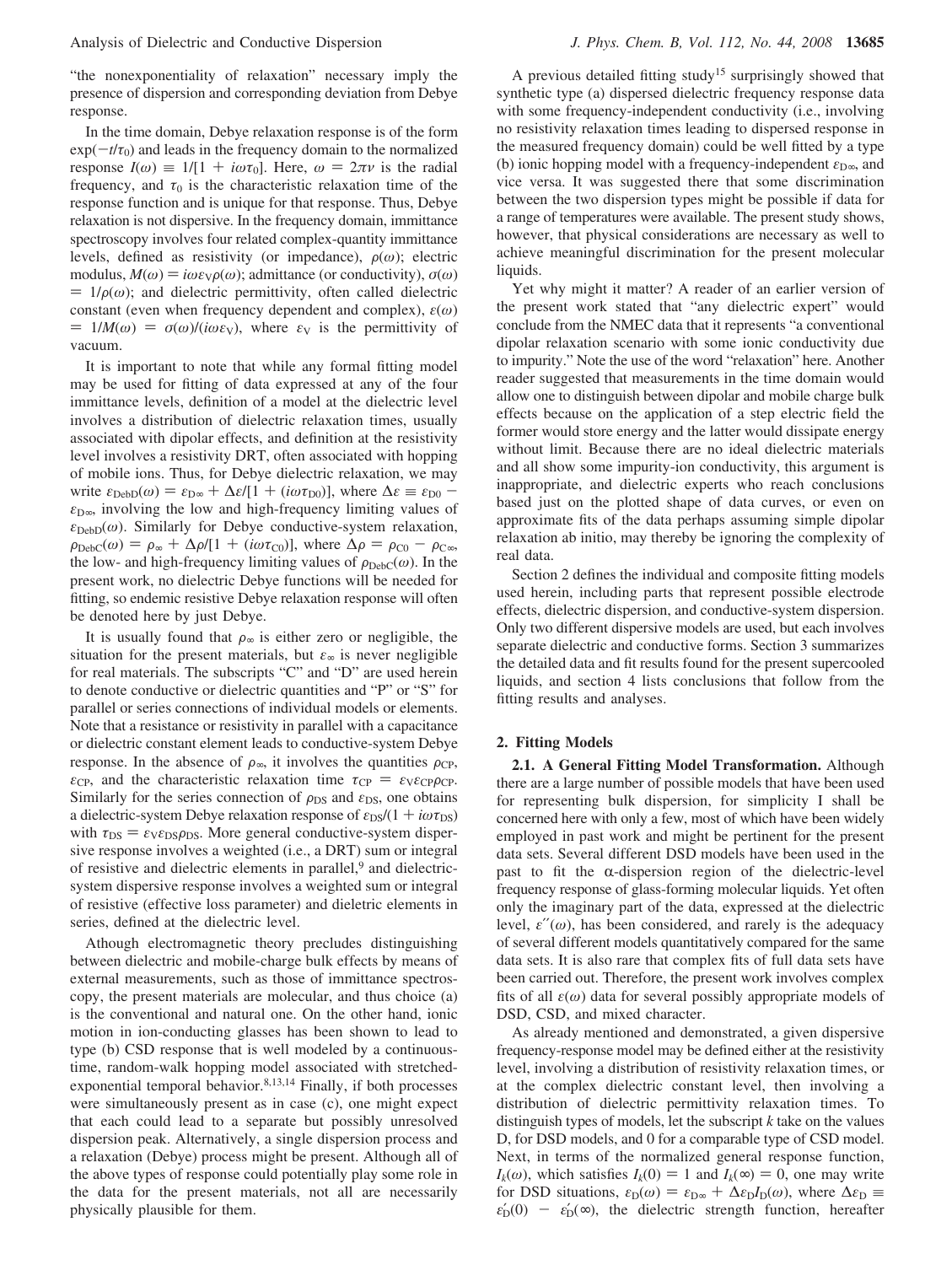designated by just  $\Delta \varepsilon$ , and we denote  $\varepsilon'_{D}(0)$  and  $\varepsilon'_{D}(\infty)$  by  $\varepsilon_{D0}$ and  $\varepsilon_{D\infty}$ , respectively. Similarly, for the  $k = 0$  CSD situation,  $\rho_C(\omega) = \rho_{C\infty} + \Delta \rho_C I_0(\omega)$ , where  $\Delta \rho_C \equiv \rho'_C(0) - \rho'_C(\infty)$ , with  $\rho'_{\rm C}(0) \equiv \rho_{\rm C0}$  and  $\rho'_{\rm C}(\infty) \equiv \rho_{\rm C\infty}$ . In the usual situation of  $\rho_{\rm C\infty}$ negligible or zero,  $\Delta \rho_C$  is equal to  $\rho_{C0}$ .

Besides the  $k = 0$  CSD type of response, another important one exists that may be derived from such response and will be identified by the  $k = 1$  choice. In 1973, it was shown separately from both macroscopic<sup>16</sup> and continuous-time, random-walk microscopic<sup>13,14</sup> considerations that for a CSD situation a new frequency-response model,  $\rho_{C1}(\omega)$ , could be derived from the  $k = 0$   $\rho_c(\omega)$  one. Few other important CSD fitting models besides the present  $\rho_{C1}(\omega)$  one have been derived from both microscopic and macroscopic analyses.

With  $\rho_{\text{C}\infty}$  negligible, the complex modulus function associated with  $\rho_{C1}(\omega)$  is  $M_{C1}(\omega) \equiv i\omega \varepsilon_V \rho_{C1}(\omega)$ , and the transformation from a  $k = 0$  model to a  $k = 1$  one is then given by<sup>8,9,14,16</sup>

$$
M_{\text{Cl}}(\omega) = i\omega \varepsilon_{\text{V}} \rho_{\text{CO}} I_1(\omega) = [1 - I_{01}(\omega)]/\varepsilon_{\text{Cl}\infty} \qquad (1)
$$

where we do not distinguish between  $k = 0$  and  $k = 1 \rho_{C0}$ quantities but use the same symbol for both, with  $\sigma_{C0} = 1/\rho_{C0}$ . The 01 subscript in eq 1 indicates that, although the  $k = 0$   $I_0(\omega)$ function involves its usual shape parameter, the value of this parameter is to be determined by fitting data with the  $\rho_{C1}(\omega)$ model, not with the  $\rho_{C0}(\omega) \equiv \rho_C(\omega)$  one. Note that eq 1 shows that  $\varepsilon_{C1\infty} \equiv \varepsilon'_{C1}(\infty)$ , a high-frequency-limiting dielectric permittivity contribution but one associated entirely with CSD behavior. The eq 1 transformation from a  $k = 0$  model to a  $k =$ 1 one has also been shown to involve just a simple change in the  $k = 0$  DRT.<sup>9,17</sup>

The important effective dielectric constant *ε*C1<sup>∞</sup> may be expressed as

$$
\varepsilon_{\text{C1}\sim} = \sigma_{\text{C0}} \langle \tau \rangle_{01} / \varepsilon_{\text{V}} \equiv (\sigma_{\text{C0}} \tau_{\text{C0}} / \varepsilon_{\text{V}}) \langle x \rangle_{01} \equiv \varepsilon_{\text{Ma}} \langle x \rangle_{01} \tag{2}
$$

where  $\varepsilon_{\text{Ma}} \equiv \sigma_{\text{CO}} \tau_{\text{CO}} / \varepsilon_{\text{V}}$ ,  $\langle \tau \rangle_{01}$  is the mean relaxation time of the *I*<sub>01</sub>( $\omega$ ) relaxation-time distribution, and  $x \equiv \tau/\tau_{\text{CO}}$ . For the  $k =$ 0 situation,  $\varepsilon_{\text{CO}\infty}$  is identically zero, but  $\varepsilon_{\text{CO}0}$  is just  $\varepsilon_{\text{Ma}}(x)_{0}$ . The normalized mean,  $\langle x \rangle_0$ , is unity for a conducting Debye model, and for the more general  $k = 1 \rho_{C1}(v)$  model,  $\varepsilon_{C10} = \varepsilon_{Ma} \langle x \rangle_1$ .

For the mobile-ion situation with full dissociation, it has been shown that  $\varepsilon_{C1\infty}$  is proportional to the ionic number density and to 1/*T*, where *T* is the absolute temperature.<sup>8,9,14</sup> Thus,  $\varepsilon_{C1\infty}$  goes to zero as the ionic concentration approaches zero, and eq 2 clearly shows that it is entirely associated with mobile charge, not dipolar effects, contrary to the statement of a reader that such a quantity cannot "arise entirely from mobile ions". Of course, even for pure CSD situations, the bulk dipolar quantity  $\varepsilon_{\text{D}\infty}$  is always present and greater than 1 in value. Thus, when  $\varepsilon_{C1\infty}$  is nonzero, the full high-frequency-limiting dielectric constant is  $\varepsilon_{\infty} = \varepsilon_{C1\infty} + \varepsilon_{D\infty}$  and is never zero. In general,  $I_k(\infty)$  $= 0$  for  $k = D$  and 0, and so both  $\varepsilon'_{DS}(\infty)$  and  $\varepsilon'_{0P}(\infty)$  are both identically zero, while for  $k = 1$   $\varepsilon'_{1p}(\infty) = \varepsilon_{C1\infty}$ , not zero for mobile ion situations.

Interestingly, a reader suggested that a dielectric permittivity such as  $\varepsilon_{0}^{\prime}P(\infty)$  cannot be zero. Such conclusions arise from confusing model results with real data ones. As described above for Debye situations and elsewhere in general,<sup>8,9</sup> such zero values are both appropriate and necessary because a full fitting model requires the addition of the endemic nonzero frequencyindependent dipolar quantity  $\varepsilon_{D^{\infty}}$  or  $\varepsilon_{\infty}$  in parallel with the main dispersive model for  $k = D$  and 0 situations. Thus, a free capacitative parameter, *C*, representing  $\varepsilon_{\infty}$  is required in these cases for proper fitting of all dynamic processes present. Because an  $\varepsilon_{\text{Cl}\infty}$  estimate may be calculated directly from estimates of the other parameters present in eq 2, the necessary free parallel fitting quantity in the  $k = 1$  case is just  $\varepsilon_{D^{\infty}}$ . See ref 18 for further discussion of these matters.

**2.2. Specific DCD, DC0, DC1 and KD, K0, K1 Dispersive** Models. 2.2.1. The Three Davidson-Cole Models. As shown in the previous section, given a dispersive model, it can often be expressed as a  $k = D$  dielectric-response model or as a  $k =$ 0 or  $k = 1$  CSD one. The empirical Havriliak-Negami model<sup>19</sup> has been frequently used, especially for DSD data fitting.<sup>1,20</sup> Its normalized form is

$$
I_{HN}(\omega) \equiv [1 + (i\omega \tau_{HN})^{\gamma_{CC}}]^{-\gamma_{DC}}
$$
 (3)

and it reduces to Debye behavior when both shape exponents are fixed at unity, to Cole-Cole (CC) DSD response when *γ*<sub>CC</sub> is a free variable and  $\gamma_{DC} = 1$ , and to Davidson-Cole (DC) response<sup>21,22</sup> when  $\gamma_{\text{CC}} = 1$  and  $\gamma_{\text{DC}}$  is free to vary.

Both the Havriliak-Negami and the Cole-Cole models lead to nonphysical behavior as the frequency tends to zero, however, and so the  $k = 0$  form of neither can properly be transformed by eq 1 to  $k = 1$  form. Thus, only the three DC models will be considered here. The dielectric-level DC model was originally derived from plausible physical considerations, $2<sup>1</sup>$  and such response has also recently been shown to arise from a selfsimilar fractal assumption, and it is suggested there that the same general type of model derivation should be applicable to ionic hoping as well as to dispersed dipolar rotation.<sup>22</sup> Because the DC model may be used for either DSD or CSD situations, define it as DCD for dielectric response or DC0 or DC1 for conductivesystem response. Next, for applications for which  $\rho_{C\infty} = 0$ ,  $\rho_{\text{DCK}}(\omega) = \rho_{\text{CO}}I_{\text{DCK}}(\omega)$ , with  $k = 0$  or 1, and the  $\tau_{\text{HN}}$  of eq 3 is replaced by  $\tau_{\text{CO}}$ . Similarly, its DSD form at the complex dielectric level may be written as  $\varepsilon_{\text{DCD}}(\omega) = \Delta \varepsilon_{\text{DCD}} I_{\text{DCD}}(\omega)$ , and we shall refer to  $\Delta \varepsilon$ <sub>DCD</sub> as just  $\Delta \varepsilon$ .

Although up to the present, the eq 1 transformation has only been used for the stretched-exponential Kohlrausch-model situation discussed below, it may be applied to generate a new CSD fitting model, starting from the  $I_{DC0}(\omega)$  simplification of eq 3, to obtain a closed-form expression for the DC1-model quantity  $I_{\text{DC1}}(\omega)$ . The three DC-model shape parameters will be denoted  $\gamma_{\text{DCD}}$ ,  $\gamma_{\text{DC0}}$ , and  $\gamma_{\text{DC1}}$ . We then find for  $\gamma_{\text{DCk}}$  values of 1, 1/3, or 1/6 that  $\varepsilon_{\text{C00}}/\varepsilon_{\text{Ma}}, \varepsilon_{\text{C1}} \sim / \varepsilon_{\text{Ma}},$  and  $\varepsilon_{\text{C10}}/\varepsilon_{\text{Ma}} \langle x \rangle_k$  results are 1, 1/3, or 1/6; 1, 1/3, or 1/6; and 1, 2/3, or 7/12, respectively. The first two series are just the values of  $\gamma_{DC0}$  or  $\gamma_{DC1}$ , while the last ones are given by  $(1 + \gamma_{\text{DC1}})/2$ . The corresponding  $k =$ D DSD values of  $ε_{DD0}/ε_{Ma}$  are the same as those of  $ε_{CO0}/ε_{Ma}$ .

*2.2.2. The Three Kohlrausch Stretched-Exponential Models.* Because no general closed-form analytic expressions are available for the frequency response of these models, one must calculate such response by starting with a known temporal decay or correlation function, *φ*(*t*), and Fourier transforming its negative derivative,  $-d\phi(t)/dt$ , to the frequency domain. Thus, here one sets  $\phi(t)$  equal to Kohlrausch stretched exponential response,  $\exp[-(t/\tau_k)^{\beta_k}]$ ,<sup>8-10,16</sup>where *k* is either D or 0; the shape<br>parameters  $\beta_p$  and  $\beta_q$  satisfy  $0 \leq \beta_l \leq 1$ ; and  $\tau_l$  is the parameters  $\beta_D$  and  $\beta_D$  satisfy  $0 \leq \beta_k \leq 1$ ; and  $\tau_k$  is the characteristic stretched-exponential relaxation time. For these characteristic stretched-exponential relaxation time. For these two *k* choices, one formally obtains specific  $I_k(\omega)$  response functions, the same except for the immittance level to which they apply.<sup>9</sup> The resulting  $\varepsilon_D(\omega)$  DSD response, often just identified as the Williams-Watts (WW) $^{23}$  or KWW model, is here named the KD model, and the corresponding CSD  $\rho_{C0}(\omega)$ one is designated the K0 model.

The eq 1 transform of K0  $I_0(\omega)$  response leads to specific  $\rho_{\text{Cl}}(\omega)$  CSD response, called the K1 model, and involves a  $\beta_1$  shape parameter with  $0 \leq \beta_1 \leq 18.9$ .<sup>14</sup> Although no closed. shape parameter with  $0 < \beta_1 \leq 1^{8,9,14}$  Although no closed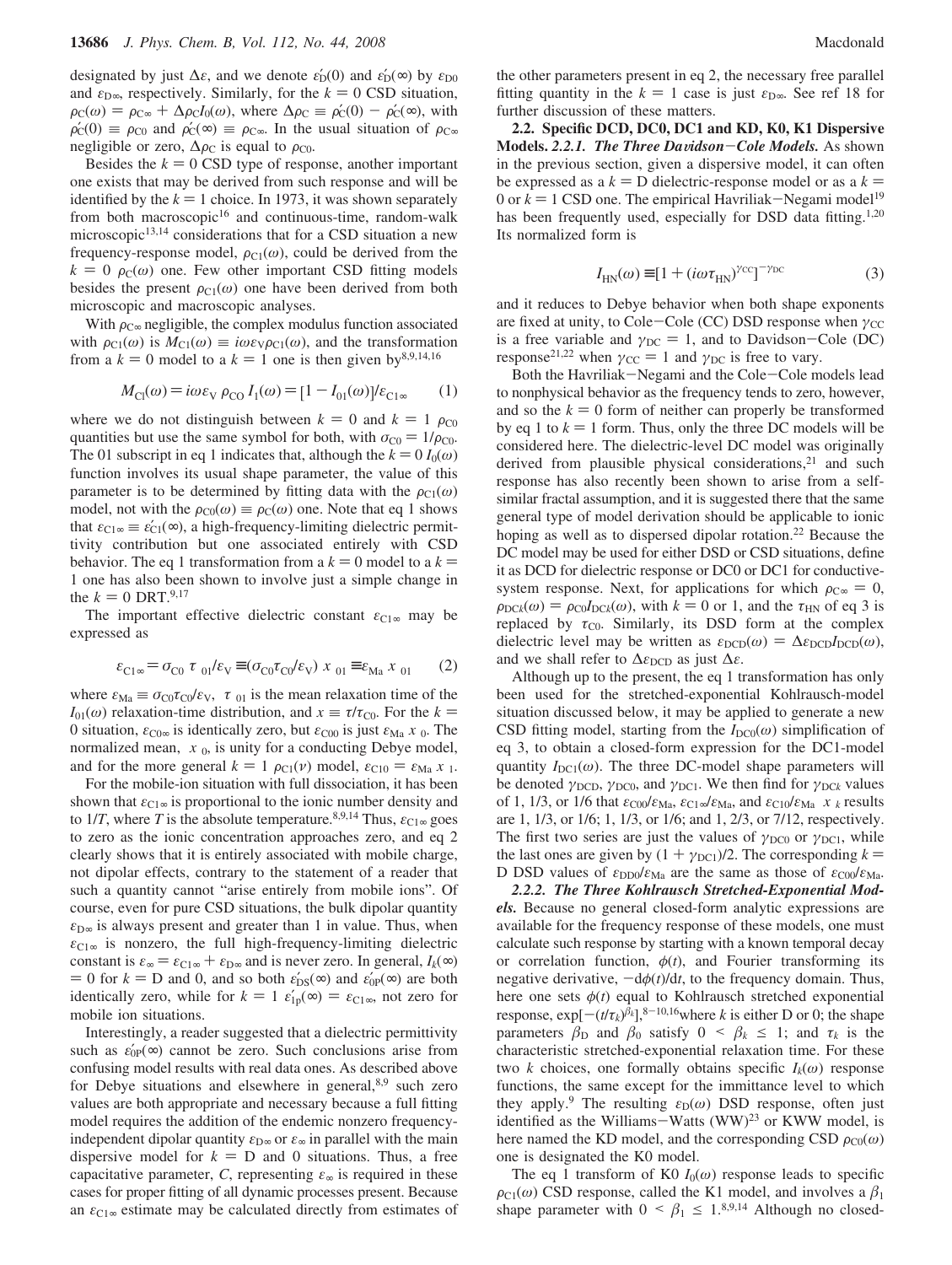form expressions are available for the K*k* functions except for a few fractional values of  $\beta_k$ , such as 1/3, 1/2, and 1, they can be calculated very accurately for both simulating and fitting data using the free LEVMW complex-nonlinear-least-squares computer program.24 It is worth emphasizing that because the K1 model is only indirectly derived from a stretched-exponential Fourier transform, its temporal response, unlike that of the KD and K0 models, is not of stretched exponential form and only reaches it in the limit of long times.<sup>9,14</sup>

For the  $k = 0$  and 1 CSD choices, the K0 and K1 models lead to the results  $\langle x \rangle_0 = \beta_0^{-1} \Gamma(\beta_0^{-1})$  and  $\langle x \rangle_{01} = \beta_1^{-1} \Gamma(\beta_1^{-1})$ , where Γ is the Euler gamma function. Given values of  $β_k$  and  $ε_{\text{Ma}}$ , one can then calculate those of  $\varepsilon_{C00}$  and  $\varepsilon_{C1\infty}$  using the expressions given in section 2.1. In addition, it is found that  $\varepsilon_{C10} = \varepsilon_{Ma} \Gamma(2\beta_1^{-1})/\Gamma(\beta_1^{-1})$ . When  $\beta_1 = 1, 1/3$ , or 1/6, these<br>results lead to values of  $\varepsilon_{C1}$ , *(su, (equal to*  $\varepsilon_{C2}$ *)* (su, values for results lead to values of *ε*C1<sup>∞</sup>/*ε*Ma (equal to *ε*C00/*ε*Ma values for the same  $\beta$  choices) and  $\varepsilon_{C10}/\varepsilon_{Ma}$  of 1, 6, and 720 and 1, 60, and 332 640, respectively.

Thus, for small  $\beta_1$  values, the K1 model can lead to exceptionally large effective dielectric constants associated entirely with mobile charge, ones that are much larger than those associated with the DC1 model discussed in section 2.2.1. The K1  $\beta_1 = 1/3$  value is particularly important because for a microscopically homogeneous material whose structure is also microscopically homogeneous material whose structure is also temperature independent this value is theoretically predicted to be independent of both temperature and charge-carrier concentration, leading to a semiuniversal response model experimentally found to best fit a wide variety of CSD data.<sup>8,9</sup>

**2.3. Composite Fitting Models.** A single bulk dispersion model is usually found to be inadequate for good fitting of full immittance data sets because they usually involve more than one physical process, and so a composite model is needed. Such models may include responses in parallel with and/or in series with that of the bulk DSD or CSD model. For easy identification, the designation of such a composite model will be given in the form  $PB \cdot S$ , where P includes all elements in parallel with a bulk dispersion model B, and S all the ones in series. For the present work, I shall consider only DCD, KD, K0, and K1 bulk models. For adequate fitting, they all require a specific frequencyindependent capacitance in parallel with the model. This capacitance is designated here by  $C$ , but its value at the  $\varepsilon$  level is  $\varepsilon_{\infty}$  for the KD, K0, and DCD models, and is  $\varepsilon_{D_{\infty}}$  for the K1 and DC1 one, as discussed above.<sup>8,9,18</sup> For the K1 situation, such a composite parallel model is therefore denoted by CK1.

It is often necessary for adequate fitting to include a resistance (resistivity) *R* in parallel or series with the bulk model. Here, series models of the following types will be used: Debye (abbreviated Deb), DC0, DC1,  $R$ , and  $C_S$ .  $C_S$  represents a series specific capacitance, written as  $\varepsilon<sub>S</sub>$  at the dielectric level. As an example, the RCKD · Deb composite-model name involves the KD bulk response model with *R* and *C* (a Debye combination) in parallel with it and with ordinary resistive-level Debye response in series with the parallel combination of all of the other elements.

For a composite model such as RCDCD · DC0, the DCD part is the main DSD bulk model and the CSD DC0 part is in series with it and with the parallel  $R$  and  $C$  elements. The  $(R \cdot Deb)$ -CKD model involves a resistance *R* and a resistive Debye model in series, with the result in parallel with CKD. Rather than using DSD and CSD elements in series, previous work has often involved a composite model involving two DSD ones in parallel, which may be represented for DCD models by (DCDDCD)·Deb, with the parentheses here enclosing parallel parts. All bulk and



**Figure 1.** Frequency dependence of NMEC  $M''(\omega)$  and  $\varepsilon''(\omega)$  data and fits for various temperatures. To avoid overlap and add to clarity, only one out of every six data and fit points are shown, as discussed in section 3.1. The 186.3 and 182.3 K fits involved the composite model CK1 · Deb results of rows 2 and 13 of Table 1, while the 178.3 K ones used the CK1 $\cdot$ *C*<sub>s</sub> one. Here and elsewhere,  $\nu$ <sub>n</sub> is 1 Hz.

composite models discussed here are instantiated in the freely available LEVMW computer program.24

### **3. NMEC and Glycerol Data and Fit Results**

**3.1. Representation of NMEC Data and Fit Points.** Seven NMEC data sets, kindly supplied by Dr. Ranko Richert, spanned the temperature range from  $T = 174.3$  to 186.3 K, and each involved about  $N = 71$  data points. No data sets for a wider temperature range were available, but because of the presence of large activation energies, substantial variation in response appeared over the available range. For all seven available NMEC data sets, composite fitting models, including a series response model, were needed to obtain adequate fits of the full complex data. Although plots of the individual real or imaginary parts of full complex data will be shown, all results involved complex nonlinear least-squares fitting,<sup>24</sup> usually at the  $\varepsilon(\nu)$  level, with closely comparable ones found for fits with the same model with the data expressed at other immittance levels.

Figure 1 illustrates a powerful approach for depicting data and fit results. The peaked  $\varepsilon''(\nu)$  curves of Figure 1 are usually designated as  $\alpha$ -relaxation ones associated with dipolar dispersion. Lines are plotted conventionally here by connecting all available data points, but a special procedure is employed to provide information about the adequacy of the fits of individual points to the data. Because this procedure is unconventional for DSD situations, it is described in detail below.

All fits of each data set to a model involved all *N* data points of the set and led to values of the relative standard deviation of the residuals of a fit, *S<sub>F</sub>*, a global measure of fit. In addition, a measure of the overall uncertainty of parameter estimates, the root-mean-square of the estimated relative standard deviations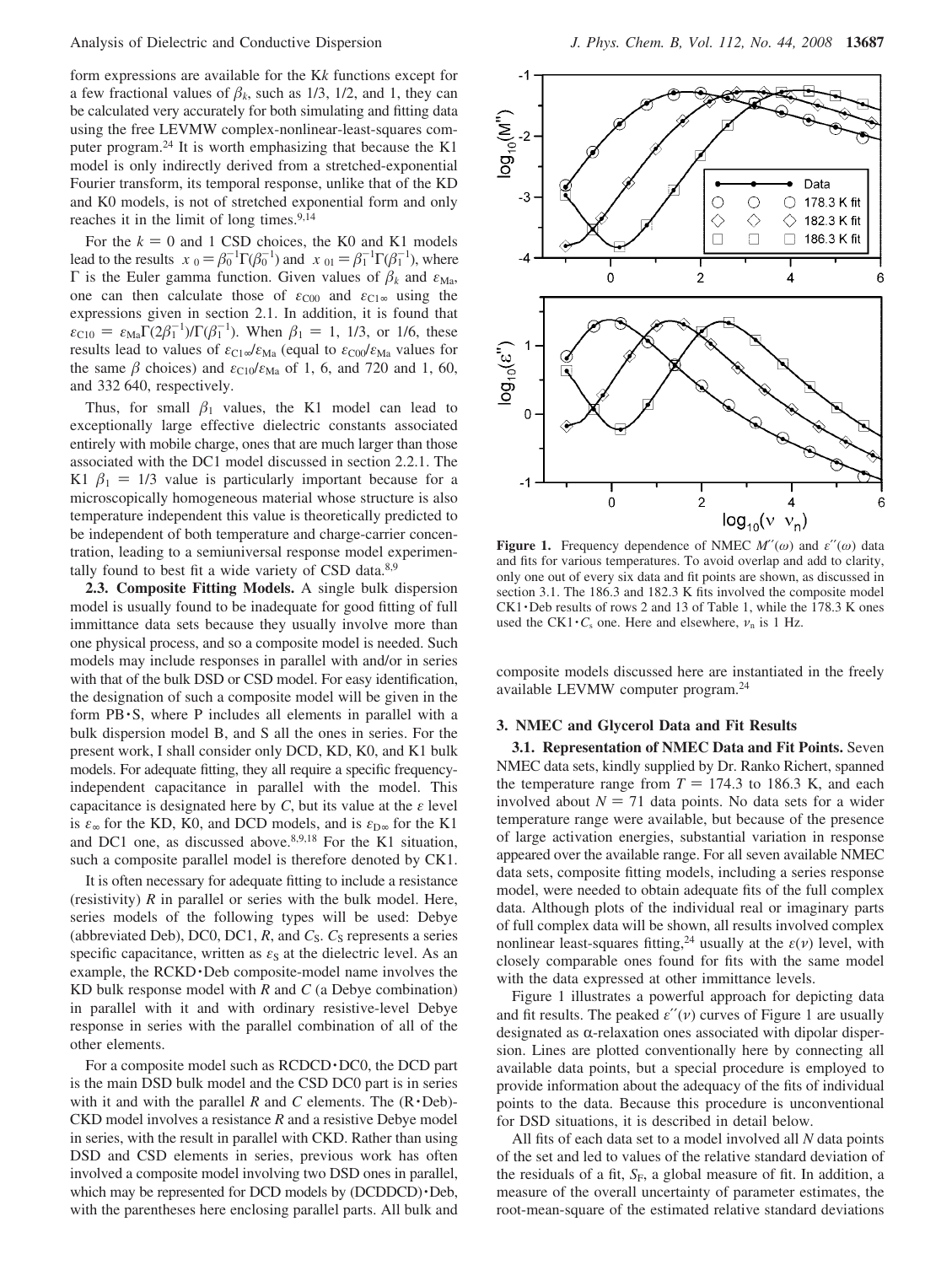model

**TABLE 1: Results of Fitting Complex** *ε***(***ω***) NMEC Data for a Range of Temperatures***<sup>a</sup>*

| row no. and<br>temp(K)  | $_{\text{Low}\rho}$<br>High $\rho$ | $100S_F$ and<br><b>PDRMS</b> | $\rho_{\rm C0}$ ( $\Omega$ cm) | $\tau_{\text{CO}}$ or<br>$\tau_{\text{D}0}$ (s) | $\beta_k$ or<br>$\gamma$ <sub>DCD</sub> | $\Delta \varepsilon$ | $\mathcal{E}_{\infty}$ | $\lceil \rho_{0S} \rceil$ or<br>$\rho_{0P}$ ( $\Omega$ cm) | $\tau_{0S}$ or<br>$\tau_{0P}(s)$ | $\gamma$ <sub>DCk</sub> | $\varepsilon_S$ or<br>$\varepsilon_{\rm D0}$ |
|-------------------------|------------------------------------|------------------------------|--------------------------------|-------------------------------------------------|-----------------------------------------|----------------------|------------------------|------------------------------------------------------------|----------------------------------|-------------------------|----------------------------------------------|
| $\mathbf{1}$<br>186.3   | $CKO \cdot Deb$                    | 2.16<br>0.011                | $9.15 \times 10^{7}$           | $1.06 \times 10^{-4}$                           | 0.533                                   |                      | 3.91                   | $[4.15 \times 10^{12}]$                                    | 23.2                             | 1F                      | 63.21                                        |
| $\overline{2}$<br>186.3 | $CK1 \cdot Deb$                    | 0.791<br>0.042               | $9.42 \times 10^{7}$           | $1.48 \times 10^{-7*}$                          | 0.228                                   |                      | 3.52                   | $[4.17 \times 10^{12}]$                                    | 23.2                             | 1F                      | 63.01                                        |
| 3<br>186.3              | <b>RCDCD</b>                       | 4.64<br>0.012                |                                | $1.05 \times 10^{-3}$                           | 0.544                                   | 58.43                | 3.84                   | $4.17 \times 10^{12}$                                      |                                  |                         | 62.26                                        |
| $\overline{4}$<br>186.3 | RCKD·Deb<br>L/H                    | 1.44<br>0.134                | $9.47 \times 10^{7}$           | $2.38 \times 10^{-3} *$                         | 0.439                                   | 59.67*               | 3.84                   | $[4.17 \times 10^{12}]$                                    | 23.3                             | 1F                      | 63.11                                        |
| 5<br>186.3              | $(R \cdot Deb)CKD$                 | 2.75<br>0.020                | $1.85 \times 10^8$             | $2.68 \times 10^{-4}$                           | 0.484                                   | 25.16                | 3.70                   | $4.18 \times 10^{12}$                                      | 12.6                             | 1F                      | 63.02                                        |
| 6<br>186.3              | $RCDCD \cdot Deb$<br>L/H           | 0.846<br>0.024               | $9.29 \times 10^{7}$           | $7.47 \times 10^{-4}$                           | 0.418                                   | 27.92                | 3.80                   | $[4.16 \times 10^{12}]$                                    | 23.2                             | 1F                      | 63.08                                        |
| $7^{\circ}$<br>186.3    | $DC0DCD \cdot Deb$<br>L/H          | 0.512<br>0.013               | $9.29 \times 10^{7}$           | $5.68 \times 10^{-4}$                           | 0.454                                   | 26.20                |                        | $[4.16 \times 10^{12}]$                                    | 23.2                             | 0.984                   | 63.06                                        |
| 8<br>186.3              | $RCDCD \cdot DC0$<br>H/L           | 0.635<br>0.014               | $8.40 \times 10^{6}$           | $9.60 \times 10^{-4}$                           | 0.530                                   | 58.35                | 4.74                   | $4.15 \times 10^{12}$                                      | $3.91 \times 10^{-5}$            | 0.846                   | 63.09                                        |
| 9<br>184.3              | $CK1 \cdot Deb$                    | 1.05<br>0.050                | $3.18 \times 10^{8}$           | $5.81 \times 10^{-7*}$                          | 0.230                                   |                      | 3.52                   | $[1.24 \times 10^{13}]$                                    | 70.6                             | 1F                      | 64.09                                        |
| 10<br>184.3             | $RCDCD \cdot Deb$<br>L/H           | 1.64<br>0.054                | $3.12 \times 10^8$             | $3.29 \times 10^{-3}$                           | 0.404                                   | 30.74                | 3.75                   | $[1.24 \times 10^{13}]$                                    | 70.3                             | 1F                      | 64.21                                        |
| 11<br>184.3             | $DC0DCD \cdot Deb$<br>L/H          | 0.879<br>0.020               | $3.13 \times 10^{8}$           | $2.12 \times 10^{-3}$                           | 0.454                                   | 28.23                |                        | $[1.24 \times 10^{13}]$                                    | 70.3                             | 0.983                   | 64.15                                        |
| 12<br>184.3             | $RCDCD \cdot DC0$<br>H/L           | 1.07<br>0.016                | $3.25 \times 10^{7}$           | $3.39 \times 10^{-3}$                           |                                         | 0.507 59.44          | 4.71                   | $1.24 \times 10^{13}$                                      | $1.22 \times 10^{-4}$            | 0.882                   | 64.15                                        |
| 13<br>182.3             | $CK1 \cdot Deb$                    | 1.20<br>0.012                | $1.24 \times 10^{9}$           | $4.00 \times 10^{-6}$                           | 0.242                                   |                      | 3.52                   | $[4.82 \times 10^{13}]$                                    | 278                              | 1F                      | 65.25                                        |
| 14<br>182.3             | $RCDCD \cdot DC0$<br>H/L           | 1.56<br>0.017                | $1.44 \times 10^{8}$           | $1.39 \times 10^{-2}$                           | 0.484                                   | 60.55                | 4.72                   | $4.34 \times 10^{13}$                                      | $4.47 \times 10^{-4}$            | 0.907                   | 65.26                                        |
| 15<br>180.3             | $CK1 \cdot C_s$                    | 2.48<br>0.137                | $5.52 \times 10^{9}$           | $1.77 \times 10^{-5}$ $0.239$                   |                                         |                      | 3.51                   |                                                            |                                  |                         | 66.33                                        |
| 16<br>180.3             | $RCDCD \cdot DC0$<br>H/L           | 2.06<br>0.017                | $7.25 \times 10^8$             | $6.28 \times 10^{-2}$                           | 0.462 62.77                             |                      | 4.79                   | $1.425 \times 10^{14}$ F $1.80 \times 10^{-3}$ 0.929       |                                  |                         | 67.56                                        |
| 17<br>178.3             | $CK1 \cdot C_S$                    | 4.92<br>0.308                | $2.94 \times 10^{10}$          | $6.79 \times 10^{-5}$ $0.230$                   |                                         |                      | $3.49*$                |                                                            |                                  |                         | 67.12                                        |
| 18<br>178.3             | $CDCD \cdot DC0$                   | 3.15<br>0.020                | $4.28 \times 10^{9}$           | $3.36 \times 10^{-1}$                           | 0.435 62.48                             |                      | 4.91                   |                                                            | $8.38 \times 10^{-3}$ 0.947      |                         | 67.35                                        |
| 19<br>176.3             | $CDCD \cdot DC0$                   | 4.54<br>0.051                | $2.69 \times 10^{10}$          | 2.92                                            | 0.398                                   | 69.87                | 5.18                   |                                                            | $3.87 \times 10^{-2}$            | 0.963                   | 75.04                                        |

*<sup>a</sup>* Here, model identifies the type of bulk conductive or dielectric fitting model used. The various composite fitting models, defined in section 2.3, include elements in parallel and/or in series with the bulk models. The S subscript identifies series-model parameters, and series resistivity quantities are enclosed in brackets here to distinguish them from the parallel ones, denoted by R in the model name and by  $\rho_{0S}$  (series fit) or  $\rho_{0P}$  (parallel fit) in the table. Values followed by an F are fixed, not free to vary. Fit models including a series Debye part led to the estimates of  $\varepsilon_{\rm S}$  shown, and for DCD fits  $\varepsilon_{\rm D0} \equiv \varepsilon_{\rm \infty} + \Delta \varepsilon$ . All complex-data fit results shown in Tables 1 and 2 used proportional weighting. The presence of "\*" indicates that the relative standard deviation of a quantity is poor and greater than 0.1.

of all free parameters, PDRMS, is also calculated and presented. Although values of these quantities are listed herein, a more detailed and discrete graphical measure will also be employed. Thus, for each data set, only  $M \equiv N/R_F$  points are shown, with the value of  $R_F$  selected to avoid too close crowding together of plotted individual data points and of their fit estimates. For the NMEC data, a value of  $R_F$  of six was employed, allowing about  $M = 12$  of the total number of points to appear for each set.

In Figure 1, the *M* data points shown are plotted as small solid circles connected by lines using all of the data, while the *M* fit points are shown by open symbols. The size of the open symbols is unrelated to the uncertainty of their fit estimates. For good fits, the centers of the open symbols should fall close to those of the corresponding data ones, avoiding any ambiguity in their placement. In addition, for perfect fits, the open symbols should enclose the solid data points entirely symmetrically, nearly the case for most of those of Figure 1.

Yet consider, for example, the open circle 178 K points of both parts of Figure 1. We see that the centers of the ones at *x*-axis values of 5 or more fall a significant amount below the centers of their corresponding solid-data points, indicating an imperfect fit for these points. For the two higher-temperature fits, however, the very close agreement between individual data and fit points indicates excellent fits over the entire frequency range shown. The present procedure, which avoids the need for separate residual plots, is much more sensitive and provides more resolution than do the conventional procedures that show the data by solid lines and the fit by either broken lines or by symbols alone. For the present 182 and 186 K cases, such solid and dotted or dashed lines would overlap so closely that they would be indistinguishable.

A reader of an earlier version of the present work characterized the above procedure as confusing and stated that when it is used "some information on the quality of the fits is lost". In fact, because the open fit symbols can appear at any position relative to their corresponding data points, they provide detailed information about the accuracy of both the frequency value and the vertical position of the actual fit estimates, unlike conventional approaches. This reader's further suggestion to use "the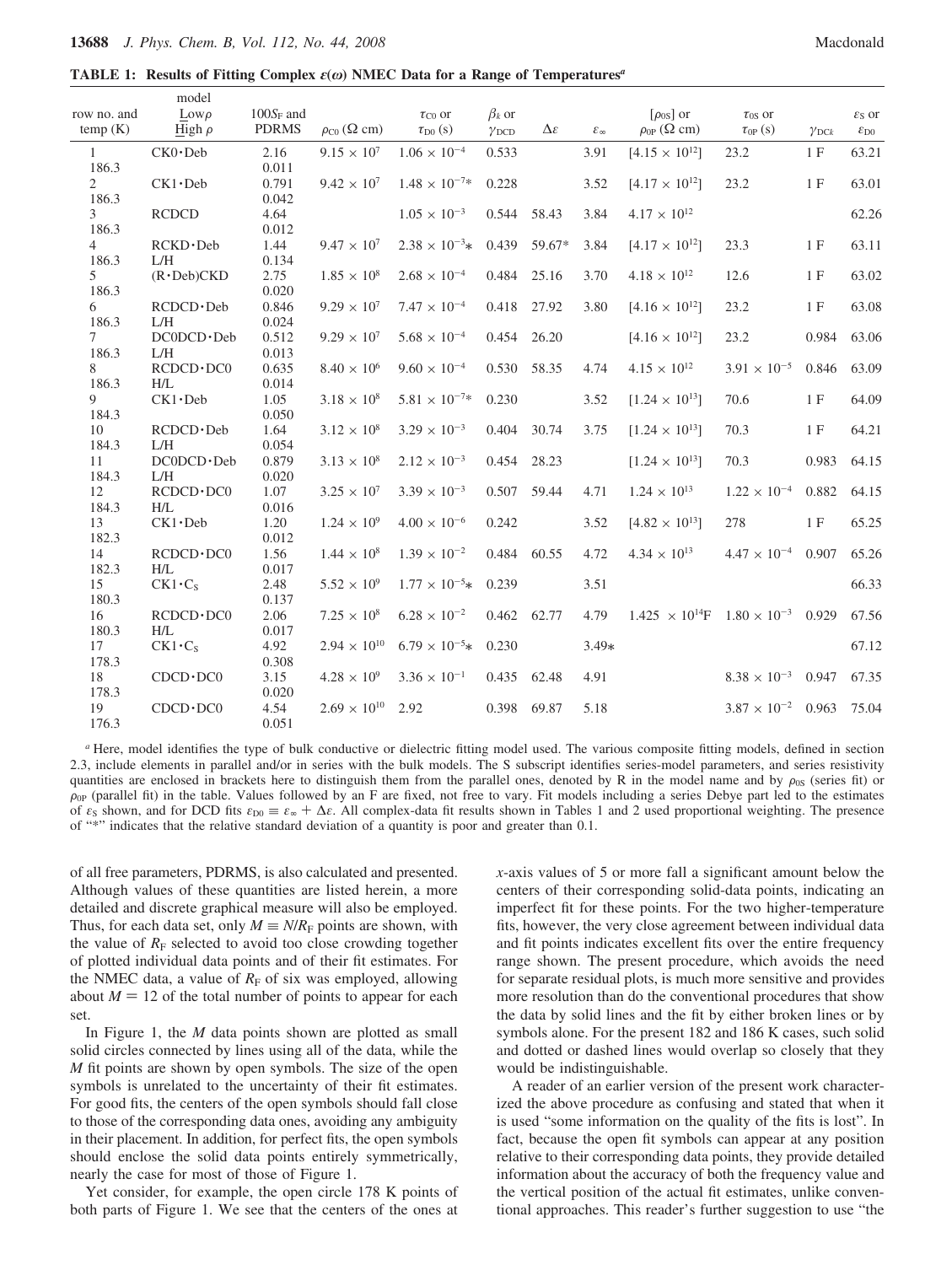

**Figure 2.** Log-log frequency-response plots of NMEC  $\rho'$  and  $\rho''$ 186.3 K data and CK1 · Deb-model fits. Also included are the separate CK1 and Debye responses calculated from the model fit parameters, as are low-frequency extrapolated results. The inset shows the calculated full Debye responses at lower frequencies. Here,  $\rho_n$  is 1  $\Omega$  cm.

standard way of plotting the experimental data as lines and the fits as points" thus provides less, not more, comparative information about the fit.

For both the NMEC and the glycerol data sets, best fits with the CSD CK0 and CK1 models, as in rows 1 and 2 of Table 1, require the series addition of a Debye-response model to take proper account of the low-frequency spur most apparent in the 186.3 K curves of Figure 1. For the bulk  $k = 1$  CK1 model, the series composite-model combination is denoted by CK1 · Deb, and it is most appropriate to separate its effects at the resistivity level, as shown in Figure 2. The inset, showing extrapolation of the Debye response to lower frequencies, indicates that the lower frequency limit of the data would have had to extend nearly two more decades to show the peak of the  $-\rho^{\prime\prime}$  Debye curve. For temperatures below 182.3 K, the Debye  $\rho_{0S}$  quantity becomes too large to estimate adequately within the available fixed-frequency data window, and only the much smaller  $\rho_{C0}$ resistivity remains, an intrinsic part of dispersed CSD response.

**3.2. Further Graphical and Tabular NMEC Fitting Results.** Reference 1 deals primarily with the dielectric behavior of NMEC when confined in the pores of a glass, while the present work involves only bulk NMEC response. Although ref 1 does show some graphical results for the bulk material, no fitting ones are included. Thus, detailed fitting of data for the bulk material is needed and is carried out here.

Figure 1 shows data and fit results for three temperatures, allowing comparison of corresponding *M*′′(*ν*) and *ε*′′(*ν*) responses and fits. The first type of plot is usually employed for CSD data and the latter for DSD data. The fit results shown in the figure all used CSD models, but DSD ones have also been employed and are further discussed below. Composite-model parameter estimates for the six largest temperatures are presented in Table 1 and allow direct comparison between fit results for the various CSD and DSD models. In the table, the main dispersive bulk-model parameters for both CSD and DSD models are those listed in columns  $4-7$ . Note that when the  $\gamma_{\text{DCK}}$  exponent values of column 11 are set to unity, the DC*k* model response with  $k = 0$  or 1 reduces to Debye response.

In Tables 1 and 2, the quantity  $100S<sub>F</sub>$  is the percent value of the relative standard deviation of the residuals of a fit and so is an important measure of the adequacy of the fit. Values of three or so are adequate, and those of one or less are excellent. The overall measure of parameter uncertainties, PDRMS, indicates the presence of one or more poorly estimated parameters when it exceeds about 0.05. One should take the values of both of these quality measures into account when evaluating the adequacy and usefulness of a fit.

Fitting results for many different simple and composite models were carried out, and Table 1 shows results for some poor models as well as for more appropriate ones. The row 1, 3, 4, and 5 model fit results were consistently worse than the others at all temperatures and so are not included for the lower temperatures. The  $(R \cdot Deb)$  notation in the model designation of row 5 indicates that these quantities are in series and their result in parallel with CKD, and it is interesting that when the R quantity is instead taken in series with the parallel combination of the Deb, C, and KD quantities, the  $100S_F$  value increases to 6.2. Although the RCDCD · DC1 model led to most fits as good as or slightly better than the RCDCD·DC0 ones, its results were irregular and thus are not included in the table.

A low-frequency spur, such as that apparent for the two higher temperatures in Figure 1, always appears for partly conducting molecular liquids at frequencies sufficiently below that of the main dispersive response and is usually ascribed to the dc conduction of impurity ions [e.g., refs 2, 25, 26]. As demonstrated by the table results, its effects can be well represented by a resistive Debye-response contribution to the full model in parallel or in series with the bulk response. Yet while inclusion of a single Debye model is sufficient for composite CSD models such as that of row 2, comparison of the row 3 and row 6  $100S_F$ values shows that also for DSD situations a series Debye addition leads to greatly improved fits. Thus, a DSD KD or DCD model alone is inadequate, and both a parallel and a series element need to be added to obtain good fits of data of the present type. The conventional alternative of using two DSD models in parallel is discussed at the end of this section.

Table 1 includes columns with headings identifying two pairs of  $\rho$ ,  $\tau$  quantities, the first one for model values as discussed below, and the second for high-resistivity dc conduction processes. For column 4,  $\rho_{C0}$  is the resistivity of a dispersion or relaxation fitting model, such as those in rows 1, 2, and 4, while the  $\tau_{C0}$  or  $\tau_{D0}$  quantities of column 5 represent the corresponding relaxation time of the model. For DSD models, such as those in rows  $5-7$ , however, one must distinguish between the parallel and series CSD additions to the basic DSD model, here the DCD. These additions may be of either relaxation (RC, Deb) or dispersive (DC0) character, and they may involve either low-value (relaxation or dispersion) or highvalue (relaxation only) resistivities. In column 2 of the table, the designations L and H have thus been used to indicate the character of the additional parallel and series parts of a composite model name, reading from left to right.

In column 9,  $\rho_{0S}$  and  $\rho_{0P}$  represent the high resistivity when it is modeled in series or when it is in parallel. The series Debye responses involve  $\rho_{0S}$  in parallel with a specific capacitance,  $C<sub>S</sub>$ , whose effective dielectric constant is denoted by  $\varepsilon<sub>S</sub>$  and is given by  $\varepsilon_{\rm S} = \tau_{0\rm S}/(\varepsilon_{\rm V}\rho_{0\rm S})$ . For parallel Debye response, the dielectric constant corresponding to the capacitance *C* is just  $\varepsilon_{\infty}$ . Thus, for the CK1 · Deb CSD model, Deb involves  $\rho_{0S}$  and *τ*<sub>0S</sub>; the parallel C represents  $\varepsilon_{D\infty}$ , and  $\varepsilon_{\infty} = \varepsilon_{C1\infty} + \varepsilon_{D\infty}$ , but for simplicity, only values of  $\varepsilon_{\infty}$  are shown in the tables; and the K1 free parameters are  $\rho_{\text{CO}}$ ,  $\tau_{\text{CO}}$ , and  $\beta_1$ .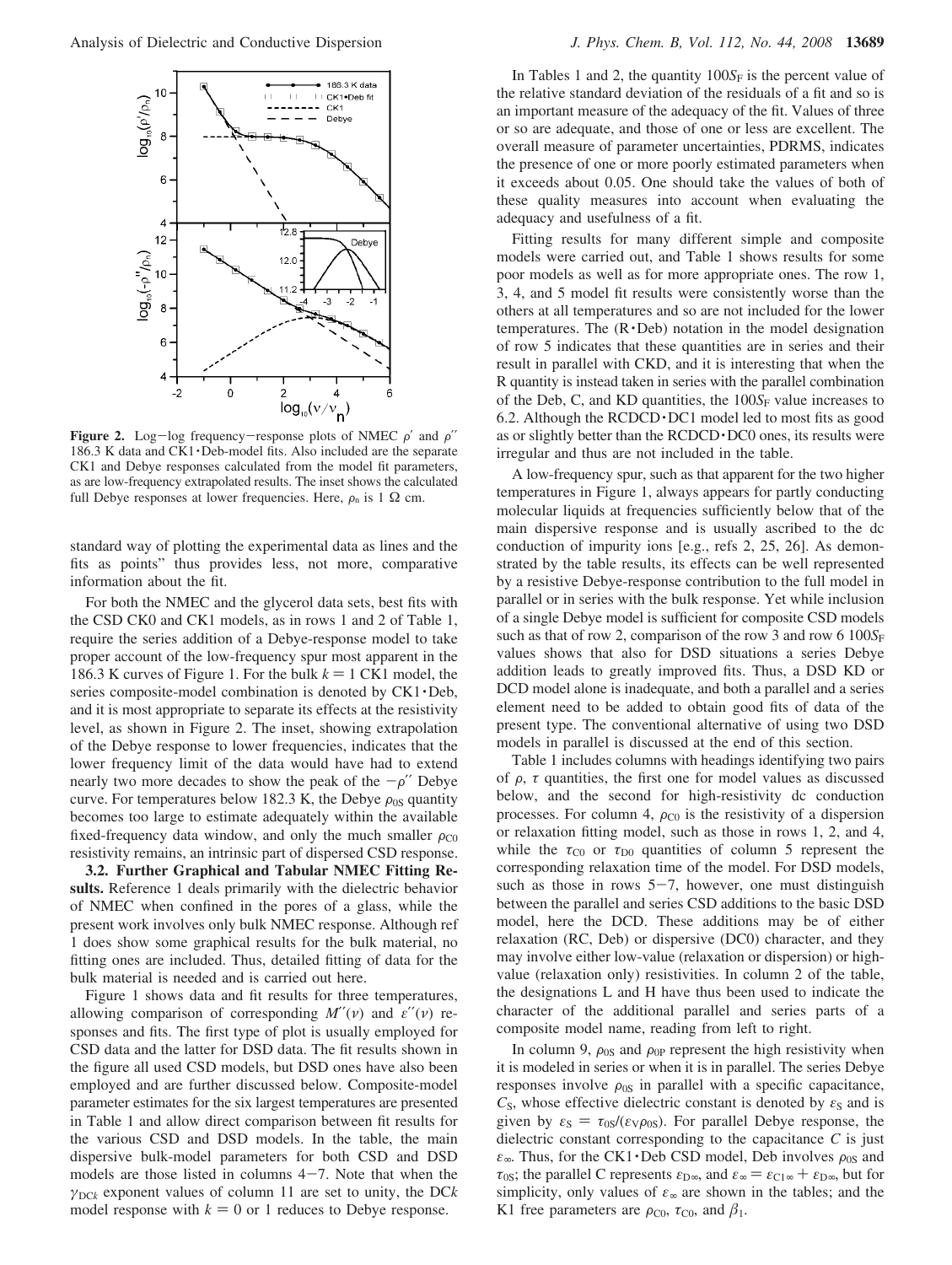**TABLE 2:** Results of Fitting Complex  $\varepsilon(\omega)$  Glycerol Data for Temperatures above  $T_g \approx 185 \text{ K}^a$ 

| row no.        |                   | $100S_F$  |                                              |                                              | $\beta_1$ or            |                      |                        | $\lceil \rho_{0S} \rceil$ or                             |                                |                       |                                                 |
|----------------|-------------------|-----------|----------------------------------------------|----------------------------------------------|-------------------------|----------------------|------------------------|----------------------------------------------------------|--------------------------------|-----------------------|-------------------------------------------------|
| and temp $(K)$ | model             | and PDRMS | $\rho_{\rm C0}$ ( $\Omega$ cm)               | $\tau_{\text{CO}}$ or $\tau_{\text{D}0}$ (s) | $\gamma$ <sub>DCD</sub> | $\Delta \varepsilon$ | $\mathcal{E}_{\infty}$ | $\rho_{0P}$ ( $\Omega$ cm)                               | $\tau_{0S}$ or $\tau_{0P}$ (s) | $\gamma_{\text{DC}k}$ | $\varepsilon_{\rm S}$ or $\varepsilon_{\rm D0}$ |
| $\mathbf{1}$   | $CK1 \cdot Deb$   | 2.08      | $7.83 \times 10^{5}$                         | $1.54 \times 10^{-11*}$                      | 0.168                   |                      |                        | 4.00 $[1.22 \times 10^{10}]$                             | 0.0599                         | 1F                    | 55.63                                           |
| 234            |                   | 0.134     |                                              |                                              |                         |                      |                        |                                                          |                                |                       |                                                 |
| $\overline{2}$ | $RCKD \cdot DC1$  | 1.57      | $2.10 \times 10^{5}$                         | $2.13 \times 10^{-6}$                        |                         |                      |                        | $0.624$ 49.39 6.26 $1.05 \times 10^{10}$                 | $9.59 \times 10^{-7}$ 0.169    |                       | 55.65                                           |
| 234            |                   | 0.038     |                                              |                                              |                         |                      |                        |                                                          |                                |                       |                                                 |
| $\mathfrak{Z}$ | $RCDCD \cdot DC0$ | 1.83      | $5.92 \times 10^{4*}$                        | $6.47 \times 10^{-6}$                        |                         |                      |                        | $0.570$ 51.18 4.58 $9.09 \times 10^9$                    | $3.27 \times 10^{-7}$ 0.904    |                       | 55.76                                           |
| 234            |                   | 0.054     |                                              |                                              |                         |                      |                        |                                                          |                                |                       |                                                 |
| 4              | $CK1 \cdot Deb$   | 1.29      | $9.13 \times 10^{6}$                         | $1.28 \times 10^{-10*}$                      | 0.163                   |                      |                        | 3.90 $[1.53 \times 10^{11}]$                             | 0.815                          | 1 F                   | 60.20                                           |
| 223            |                   | 0.071     |                                              |                                              |                         |                      |                        |                                                          |                                |                       |                                                 |
| 5              | $RCDCD \cdot DC0$ | 1.41      | $8.10 \times 10^{5}$                         | $8.62 \times 10^{-5}$                        |                         |                      |                        | $0.520$ 55.45 4.75 $8.82 \times 10^{10}$                 | $2.36 \times 10^{-6}$ 0.945    |                       | 60.20                                           |
| 223            |                   | 0.033     |                                              |                                              |                         |                      |                        |                                                          |                                |                       |                                                 |
| 6              | $CK1 \cdot Deb$   | 1.65      | $1.38 \times 10^8$                           | $2.29 \times 10^{-9*}$                       | 0.163                   |                      |                        | 3.88 $[2.05 \times 10^{12}]$                             | 11.74                          | 1F                    | 64.61                                           |
| 213            |                   | 0.087     |                                              |                                              |                         |                      |                        |                                                          |                                |                       |                                                 |
| $\tau$         | $RCDCD \cdot DC0$ | 2.56      | $1.36 \times 10^{7}$                         | $4.20 \times 10^{-4}$                        |                         |                      |                        | 0.482 59.68 4.77 $1.36 \times 10^{12}$                   | $3.20 \times 10^{-5}$ 0.968    |                       | 64.45                                           |
| 213            |                   | 0.041     |                                              |                                              |                         |                      |                        |                                                          |                                |                       |                                                 |
| 8              | $CK1 \cdot Deb$   | 1.66      | $2.86 \times 10^{9}$                         | $1.52 \times 10^{-7*}$                       | 0.173                   |                      |                        | 3.84 $[3.05 \times 10^{13}]$                             | 186.1                          | 1 F                   | 69.01                                           |
| 204            |                   | 0.091     |                                              |                                              |                         |                      |                        |                                                          |                                |                       |                                                 |
| 9              | $RCDCD \cdot DC0$ | 2.53      | $2.72 \times 10^8$                           | $3.51 \times 10^{-2}$                        |                         |                      |                        | $0.465$ 63.68 4.77 $2.08 \times 10^{13*}$                | $6.12 \times 10^{-4}$ 0.963    |                       | 68.59                                           |
| 204            |                   | 0.062     |                                              |                                              |                         |                      |                        |                                                          |                                |                       |                                                 |
| 10             | $CK1 \cdot Deb$   | 1.88      | $1.25 \times 10^{11*}$ 8.76 $\times 10^{-6}$ |                                              | 0.175                   |                      |                        | 3.87 $[1.72 \times 10^{15}]$ * $1.11 \times 10^{4*}$ 1 F |                                |                       | 73.16                                           |
| 195            |                   | 0.188     |                                              |                                              |                         |                      |                        |                                                          |                                |                       |                                                 |
| 11             | $RCDCD \cdot DC0$ | 1.82      | $9.21 \times 10^{9}$                         | $1.52 \times 10^{\circ}$                     |                         |                      |                        | 0.486 67.99 4.98 $7.59 \times 10^{14*}$                  | $2.85 \times 10^{-2}$ 0.932    |                       | 72.97                                           |
| 195            |                   | 0.053     |                                              |                                              |                         |                      |                        |                                                          |                                |                       |                                                 |

*<sup>a</sup>* See the caption of Table 1 for further relevant information.

Parameter identification is somewhat different for DSD models such as those in rows  $6-8$ . For all three, the DCD part of the full model involves the  $\Delta \varepsilon$ ,  $\tau_{\text{D0}}$ , and  $\gamma_{\text{DCD}}$  parameters. For rows 6 and 7, Deb again involves  $\rho_{0S}$  and  $\tau_{0S}$ , while for row 8 RC designates Debye response with R and C represented by  $\rho_{0P}$  and  $\varepsilon_{\infty}$ , respectively. The row 7 parallel DC0 involves  $\rho_{\text{CO}}$ ,  $\gamma_{\text{DC0}}$ , and a  $\tau_{\text{CO}}$  whose value is not shown in the table but which would lead to an  $\varepsilon_{\infty}$  value of about 4.3 were  $\gamma_{\text{DC0}} = 1$ . The row 8 series DC0 model also involves  $\rho_{C0}$ ,  $\gamma_{DC0}$ , and  $\tau_{C0}$ , but with its  $\tau_{\text{CO}}$  value actually shown in column 10 in the position of  $\tau_{0S}$  to save space in the table.

What conclusions follow from the Table 1 results? First, the fits become poorer as the temperature decreases, and for 180.3 K and below no meaningful estimate of  $\rho_{0S}$  could be obtained. Its fixed value for row 16 was obtained by extrapolation from higher temperature results, and no reasonable  $CK1 \cdot C_S$  fits were found for 176.3 K and below. Second, although the CSD CK1 model fit results are of comparable quality to the DSD ones, most of them involve poorly defined estimates of  $\tau_{\rm C0}$  because the correlation coefficient between  $\tau_{\text{C}0}$  and  $\beta_1$  is very close to unity, although with the fitting estimate of  $\tau_{\text{CO}}$  taken fixed in a new fit, PDRMS values for such CK1 · Deb fits were then comparable to those for the RCDCD · DC0 model.

Third, the CSD  $\varepsilon_{\rm S}$  values in column 12 are virtually identical to the  $\varepsilon_{D0} = \varepsilon_{\infty} + \Delta \varepsilon$  ones for the RCDCD · DC0 and DC0DCD · Deb fits. As expected, the estimates of the series and parallel  $\rho_{0S}$  and  $\rho_{0P}$  dc resistivities were also essentially equal in the temperature range where they could be well estimated. Further, notice that the RCDCD · Deb fit results are inferior to the  $RCDCD \cdot DC0$  ones, and that the  $RCDCD \cdot DC0$  and DC0DCD · Deb fits are comparable. Yet a significant difference between these two is that for the former the DCD equation  $\varepsilon_{D0}$  $\equiv \varepsilon_{\infty} + \Delta \varepsilon$ , the low-frequency limit of the dispersive-model response  $ε_D(ω) = ε_{D∞} + ΔεI_{DCD}(ω)$ , leads to values of  $ε_{D0}$  in agreement with those of  $\varepsilon_{S}$ . This is also the case for the row 3 RCDCD fit, but not for the DC0DCD·Deb one, and its estimates of  $\varepsilon_S$  actually listed in the table follow instead from the series CSD Deb part of its fits. This behavior suggests that, from a physicochemical viewpoint, the RCDCD · DC0 model is the

better one to choose, and so only its results are included for the five lower temperatures.

For  $CK1$  · Deb fits, the dispersive response is of  $CSD$ character, and one finds that its  $\varepsilon_{\text{CO}}$  values disagree with the  $\varepsilon_{\text{S}}$ ones associated with these fits. This is strong evidence that even for such CSD fits  $\varepsilon_{\rm S}$  values must arise from a DSD dispersive process such as that involving the DCD model, and it thus explains the agreement found with the  $\varepsilon_{D0}$  estimates obtained from such fits. It is also worth noting that the temperature dependence of the quantities listed in column 12 is quite different from that expected for double-layer capacitative response. If the RCDCD · DC0 choice is indeed the most appropriate one for the present data, it follows that its main dispersive response is of DSD, not CSD, character, just as one would expect from the molecular nature of the material. Nevertheless, the need for complicated DSD composite models for good fitting shows that such fitting requires more than just a single DSD model such as that of row 3.

Of the two Debye-type elements needed in the row 7 and row 8 fitting models, one is in series with the DSD DCD one and one in parallel with it. For both, the Debye-relaxation part (RC or Deb) takes account of the high-resistivity dc response and is necessary, reasonable, and unexceptionable. Yet how can one explain the need for the other DC0 CSD element, one involving dispersed response? First, as discussed above, its presence in series (row 8) seems much more plausible than in parallel (row 7), and it is then always in series with the highresistivity limiting dc response.

Second, it is interesting that if we replace the DC0-model part of the row 8 composite one by a K1, one obtains a good fit with 100S<sub>F</sub> and PDRMS values of 0.787 and 0.012, respectively. The K1 parameter estimates are comparable to those in the row 2 CK1 • Deb model with a slightly larger value of  $\beta_1$  of 0.248.<br>Further, the very poorly determined  $\tau_{00}$  value in the row 2 fit is Further, the very poorly determined  $\tau_{\rm C0}$  value in the row 2 fit is now exceptionally well determined. Comparison of these results and those of rows 2, 3, and 8 indicates that while a CSD CK1 ·Deb model alone is inadequate and physically implausible, the addition of a dispersed CSD model in series with a bulk DSD model, as in that of row 8, is the most appropriate model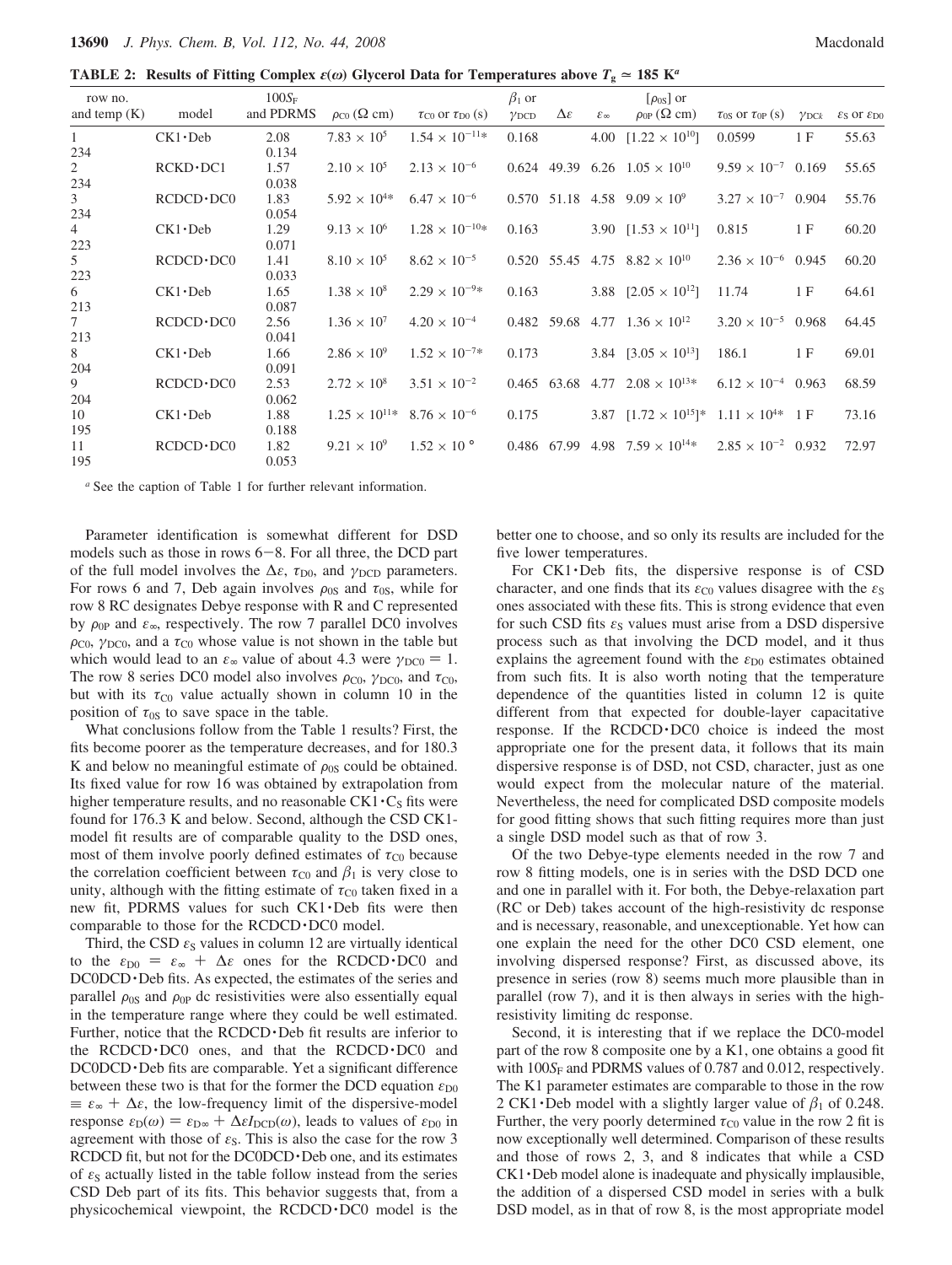

Figure 3. Log-log frequency-response plots of 186.3 K NMEC data and responses of individual parts of the Table 1, row 2 and row 8, composite-model fits. All results shown are for *ε*′′ situations except that identified as *ε*′ in part (b). (a) *ε*′′ CSD responses calculated from the fit-parameter values of the CK1,  $CK - \rho_{C0}$ , Debye, and  $R \cdot C_s$  parts of full fits, and RC· DC0 and C· DC0 part responses of the full row 8  $RCDCD \cdot DC0$  fit. (b) DSD responses of the parts of row 4 series RCKD · Deb model and row 5 parallel (R· Deb)CKD-model fits of *<sup>ε</sup>*′ and *ε*′′ data, and a separate KD-model fit of the peak part of the *ε*′′ response using unity weighting. Its extrapolated low- and highfrequency results are also included. In the figure, the bulk-model DSD parts of the series  $RCKD \cdot$  Deb and parallel  $(R \cdot$  Deb) $CKD$  fits are denoted by  $(CKD)_{s}$  and  $(CKD)_{p}$ , respectively. In addition, the CDCD parts of the response of the full RCDCD · DC0 fit are also included.

choice. We may then interpret the series CSD model as representing the dispersed behavior of bulk mobile impurity ions, of probably a single type, dominant in the mid- to highfrequency range, and the separate very-high-resistivity series response as then arising from partial blocking of these mobile ions at the electrodes.

Figure 3 compares the 186.3 K data with responses calculated from several series and parallel composite-model fits of the full complex  $\varepsilon(\omega)$  data. No fit points for the full data sets are shown because in these log-log plots they are indistinguishable from the data points, and, for simplicity, only every sixth data point is shown. The parallel specific capacitance parts of CK1 and CKD models have no effect on *ε*′′(*ω*) response, but their designations are still included here. The estimated fit parameters of the fits were used to calculate the CK1,  $CK1-\rho_{C0}$ , CKD, and Debye individual responses shown. The  $CK1-\rho_{C0}$  response was calculated by subtracting the effects of  $\rho_{C0}$  from that of the CK1 model. Notice especially the close agreement in Figure 3b of the CDCD parts of the row 8 response with the full data at frequencies above about 10 Hz, results much superior to those of the Figure 3a  $CK1-\rho_{C0}$  response, a further indication of the appropriateness of a composite DSD model.

The important equality between  $\varepsilon_{\rm S}$  and  $\varepsilon_{\rm D0}$  needs further discussion because  $\varepsilon_S$  is frequency independent and  $\varepsilon_{D0}$  is just the low-frequency limit of  $-\varepsilon'_{D}(\omega)$ . The Debye response line in Figure 3a shows, however, that its magnitude becomes entirely negligible before the *<sup>ε</sup>*′(*ω*) data and its RCDCD · DC0 fit line of Figure 3b begins to decrease from the zero-frequency  $\varepsilon_{D0}$  limiting value. Thus, the  $\varepsilon_{S}$  and  $\varepsilon_{D0}$  quantities are indeed properly comparable.

We have seen that the addition of a series CSD model, such as the CD0, to the RCDCD model of row 3, as in row 8, leads to greatly improved fits, although at the *<sup>ε</sup>*′′ level the C· DC0 part of the full response, as shown in Figure 3a, is much smaller over the entire frequency window of the data than is the CDCD *ε*′′ response of Figure 3b. This small effect is consistent with the usual choice of just DSD-model fitting of data where an approximate fit with a single model<sup>4</sup> has often been deemed acceptable, but until the present analysis the possibility of including a series CSD part in the full model has remained unrecognized, and sometimes even three Havriliak-Negami DSD-only fitting functions have been used.20 It is important to emphasize that, although the C parameter is in parallel with the DCD model for the CDCD composite model, it is in series with the DC0 part of the  $C \cdot DC0$  model. Its effect is thus large for this composite model, and its series addition greatly reduces the size of the C· DC0 *<sup>ε</sup>*′′ response as compared to that of the DC0 response alone.

The KD model alone has often been used to fit dielectric data, and so for comparison with the present fitting approaches, it was used to fit 26 points around the peak of the  $\varepsilon''(\nu)$  data, and its estimated parameters were then used to produce the extrapolated KD lines shown in Figure 3b. Both unity and proportional weighting fits led to an estimate of 0.74 for  $\beta_{\rm D}$ , comparable to but probably more accurate than the value of 0.76 listed by Ngai for this material using the Fourier transform KD calculation approach,<sup>27</sup> one apparently not involving a leastsquares fitting procedure.

As the figure shows, the KD model by itself fails to fit the higher frequency part of the data, an effect invariably characterized as the appearance of an excess wing. Ngai states that the "high-frequency wing is a part of the Johari-Goldstein's  $\beta$ -relaxation hidden under the more prominent  $\alpha$ -relaxation."<br>He has also stated that "the presence of the *B*-relaxation as a He has also stated that "the presence of the  $\beta$ -relaxation as a peak or shoulder in the loss spectrum preempts an accurate determination of the dispersion of the  $\alpha$ -relaxation at higher frequencies and shorter times."5

These statements are consistent with probably the most complete previously published description of fitting the frequencyresponse data for glycerol and other such molecular glass formers,28 one that involves the use of an all-parallel DSD composite model involving a KD  $\alpha$ -response model and a Cole-Cole part to account for excess wing behavior. In contrast, the present composite DSD and series CSD models fit the full range of the NMEC and glycerol data sets excellently without the appearance of an excess wing, and the RCKD · DC0 and  $RCKD \cdot Deb$  models yield much smaller  $\beta_D$  values than the KD<br>model alone mentioned above for NMFC<sup>27</sup> and those for model alone mentioned above for NMEC,<sup>27</sup> and those for glycerol mentioned in the next section, and those presented in ref 28. Nevertheless, as discussed below, a composite model involving a DSD bulk part has been found somewhat superior for fitting the present data sets than one involving a KD rather than a DSD part.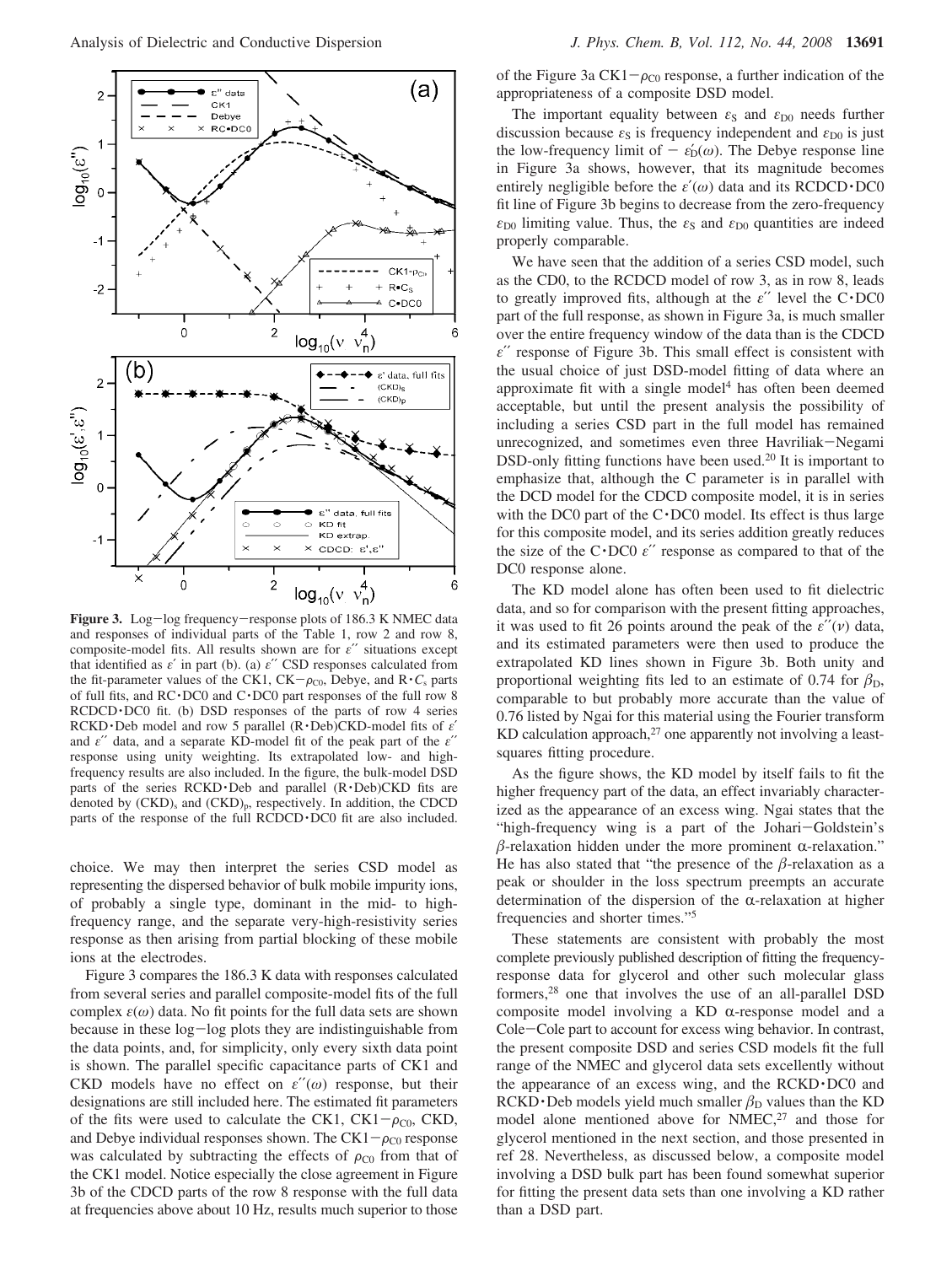#### **13692** *J. Phys. Chem. B, Vol. 112, No. 44, 2008* Macdonald

Although their results are not shown in Tables 1 and 2, many fits involving two DSD models (involving DCD, KD, CC, and Havriliak-Negami model choices) in parallel and the result in series with a Deb one have been carried out for both the NMEC and the glycerol data with similar results for both. For example, for the 186.3 K NMEC data, a RCDCDDCD model, which adds a parallel DCD function to the model of row 3, did not improve the fit, and all three of the additional DCD free parameters were completely uncertain.

On the other hand, fitting with a  $CDCDDCD \cdot Deb$  model leads to a  $100S_F$  value of 0.50 and to a PDRMS value of 0.053. Even with one more free fitting parameter, this PDRMS value is about 4 times larger than that of the row 8 RCDCD · DC0 model. More importantly, the parameter estimates of this model are inconsistent with all others in rows  $5-8$ , and they lead to an estimate of  $\varepsilon_S$  much larger than 63. These and similar results show that the conventional choice of fitting with two or more DSD models in parallel can lead to excellent fits that take account of excess wing behavior but to poorly defined and less meaningful parameter estimates as compared to composite models such as the RCDCD $\cdot$ DC0 one.

Finally, the  $\mathbb{R} \cdot \mathbb{C}_s$  curve of Figure 3a is the Debye relaxation response following from just the  $\rho_{\text{CO}}$  resistivity and the  $\varepsilon_{\text{S}}$ specific capacitance elements in series. It is remarkable how well it approximates the full response (in the absence of the low-frequency Debye response involving  $\rho_{0S}$ ) up to 1000 Hz. Nevertheless, it is clear that a composite model involving both dispersed DSD and CSD in series is required to well represent the data and lead to well-defined, plausible, and consistent parameter estimates.

**3.3. Glycerol Data and Fitting Results.** Adding a dispersive CSD fitting model in series with a DSD one led to over a factor of 7 reduction in the relative standard deviations of the fits for the NMEC results of rows 3 and 8 of Table 1. It is thus important to investigate whether this result is unique for this material or is more general for supercooled glasses. Here, glycerol data sets for five temperatures from 195 to 234 K, kindly provided by Dr. Peter Lunkenheimer, are analyzed. The full complex *ε*(*ω*) data set responses shown in Figure 2 of ref 4 include very-high-frequency regions of nearly constant loss followed by Boson peaks, but here only regions below the onset of nearly constant loss are included and analyzed. In ref 10, it is shown that similar very wide range CKN data, including the approach to Boson peaks, can be fitted very well, and the models and fit parameters then predict the existence of such peaks, but such added complexity is not needed here.

The Table 2 glycerol fit models are the same as the main NMEC ones of Table 1; the results are mostly similar to the NMEC ones as well; and the quality of the fits decreases as the temperature decreases, although the present data sets are appreciably noisier than the NMEC ones. For the present data, RCKD · DC1 fits were found comparable to and sometimes slightly better than RCDCD · DC0 ones, but except for that of row 2, the latter are presented here to allow direct comparison with those of Table 1. A fit with just the CKD $\cdot$ DC1 composite model led to a 100S<sub>F</sub> value of 3.44, demonstrating the importance of including the parallel R parameter in the fit model.

As before, we see that most of the CK1 · Deb-model  $\tau_{C0}$ parameter value estimates are poorly determined, and consequently most of the PDRMS  $CK1$  · Deb values are larger than those for the RCDCD · DC0 fits. In addition, the estimates of the important  $\varepsilon_S$  and  $\varepsilon_{D0}$  quantities are again equal within their uncertainties. Further, the CSD and DSD fit estimates of the  $\rho_{\rm CO}$  quantity of column 4 differ appreciably, as they also do for



Figure 4. Log-log frequency-response plots of 234 K glycerol data and responses of individual parts of the Table 2, row 1 and row 3, composite-model fits. (a) *ε*′′ CSD responses calculated from the fitparameter values of the CK1 and CK1- $\rho_{\text{CO}}$  parts of the CK1 · Deb fit, and RC·DC0 and C·DC0 part responses of the RCDCD·DC0 fit. (b) DSD response of the CDCD part of the row 3 fit of the data, and a separate KD-model fit of the peak part of the *ε*′′ response using unity weighting. Its extrapolated low- and high-frequency results are also included.

the NMEC results. Thus, the present glycerol results confirm the superiority of the RCDCD · DC0 model to the all-CSD CK1 · Deb one or to two DSD dispersive models in parallel.

Because the fit results summarized in the present Table 2 are virtually indistinguishable from the data on log-log plots and do not show the excess-wings apparent in Figure 2 of ref 4 or that of Figure 8 of ref 27, in Figure 4 I present only *ε*(*ω*) data and fit dissections for the 234 K glycerol data set. Here, although the lines connect all data points, for simplicity only every fourth data point is shown and no fit points are included. Except for a shift of the frequency window to higher frequencies, the results are closely comparable to those in Figure 3, demonstrating that the appropriateness of a series combination of a DSD and CSD fitting model is not an isolated phenomenon. In addition, Figure 4b shows the KD-fit curve and its extrapolations obtained by unity-weight fitting of the top part of the *ε*′′(*ω*) data with this model. This fit led to an excess wing and an estimate of  $\beta_{\text{D}} \approx 0.747$ , larger than the less accurate Ngai one of 0.71.<sup>27</sup> of 0.71.27

**3.4. Activation Energy Estimates and Relation between** *τ***D0 and** *γ***DCD Results.** Thermal-activation-energy values for most of the RCDCD · DC0-model free parameter estimates, obtained from Arrhenius fits of the values listed in Tables 1 and 2, are presented in Table 3. These fits used from three to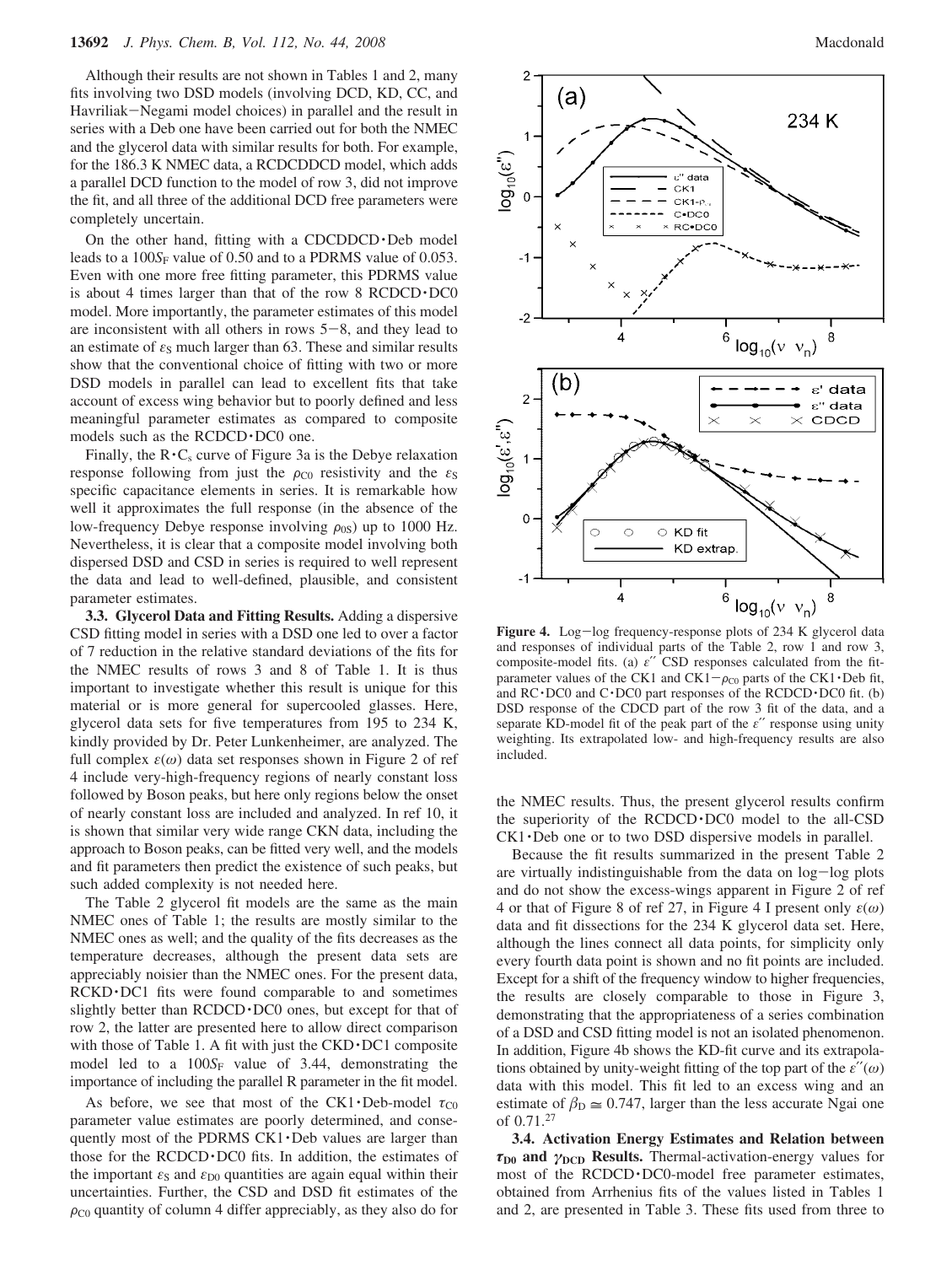six values depending on the uncertainties and regularity of the available estimates. Alternative fits of the <sup>∆</sup>*<sup>ε</sup>* values to A + <sup>B</sup>*<sup>T</sup>* and A + B/*<sup>T</sup>* showed that the second function led to appreciably better results than the first but both were worse than the Arrhenius activation-energy fit and estimates listed in the table. This was also the case for *ε*<sup>∞</sup> fits. Because the CSD DC0 model results involve dispersed CSD behavior, activation-energy estimates are provided for  $\rho_{\text{CO}}/T$  rather than just for  $\rho_{\text{CO}}$ , less appropriate for this situation.

Although the glycerol  $\rho_{\text{CO}}/T$  and  $\tau_{\text{CO}}$  activation energy estimates agree, as expected, within one of their standard deviations, this is not the case for the NMEC estimates for unknown reasons. Note that the activation energy estimates for  $\rho_{\text{CO}}/T$  and  $\rho_{0\text{P}}$  differ sufficiently for both materials to make it highly improbable that they involve the same process even though both almost certainly entail mobile charges. This is not surprising because the former is associated with dispersed highfrequency response and the latter with charges that are nearly blocked at the electrodes.

It is interesting and probably significant that both the welldefined DSD ∆*ε* activation energy estimates, and the ∆*ε* estimates themselves, are comparable for NMEC and glycerol. In addition, their *γ*<sub>DCD</sub> estimates are also comparable. Unlike the  $\gamma_{DC0}$  estimates of column 11, however, the  $\gamma_{DCD}$ values diminish as the temperature decreases, representing greater dispersion. Finally, the glycerol *τ*<sub>D0</sub> activation energy estimate listed in Table 3 is poorly defined because the individual  $\tau_{D0}$  estimated values were somewhat irregular, suggesting possible non-Arrhenius response. Data for more temperature values would be required to resolve this matter using the present parallel-series composite model, but it is significant that fits of glycerol data over a much wider temperature range using two DSD models in parallel show strong non-Arrhenius behavior for the relaxation-time parameter of the KD model used to represent the  $\alpha$  relaxation (dispersion) response.28

Particularly interesting is the near identity of the activation energy estimates of the dielectric strength parameter, ∆*ε*, for NMEC and glycerol. Both materials are good glass formers, and the close agreement of these dielectric-strength activation energy estimates may also be related to their comparable  $T_g$ values. In addition, recent theoretical work on supercooled glassforming liquids is based on a theory of the glass transition<sup>29</sup> involving shear stress and its relaxation, an approach possibly relevant to the above near identity.

This theory predicts a linear relation between the logarithm of  $\tau_P$ , the value corresponding to the frequency at the peak of the dielectric loss curve, and the  $1/\beta_D$  quantity of the KD-model, with  $\beta_{\rm D}$  calculated from the width of the loss peak.<sup>16</sup> In this work,29 data for many glass formers were shown to lead to approximately linear relations with a rather abrupt increase in slope as the temperature decreased. All such results were evidently calculated using only three data points and assumed KD response.

It is therefore worthwhile to present somewhat similar results for NMEC and glycerol based on the present full data fits using the RCDCD · DC0 model with *γ*<sub>DCD</sub> estimates in place of  $\beta_{\rm D}$  ones and  $\tau_{\rm C0}$  estimates rather than  $\tau_{\rm P}$  ones. Results are presented in Figure 5 and indeed show appreciable nearly



**Figure 5.** Plots of log ( $\tau_{D0}/\tau_n$ ) vs  $1/\gamma_{DC0}$  for NMEC ( $\bullet$ ) and glycerol (∆) using the RCDCD · DC0 and CDCD · DC0 fit results in Tables 1 and 2. The lines are guides for the eye, and the normalization factor  $\tau$ <sup>n</sup> is 1 s. The  $+$  symbols for the two most uncertain NMEC points were calculated using the standard deviation estimates of each of the relevant two fit parameters and define diagonal corners of the rectangular onestandard-deviation error box.

linear regions for both materials, thus generalizing the prediction of ref 29. The glycerol result includes a large increase of slope for its lowest temperature point shown, but the NMEC one appears close to linear over its full range. The data fits become appreciably worse for the two bigger 1/*γ*<sub>DCD</sub> NMEC points, and so error measures are included for them. It appears probable that the NMEC line is actually linear over its full range and that the higher-temperature parts of the lines have nearly the same slope for both materials.

#### **4. Conclusions**

It has been shown that good fitting of NMEC and glycerol data sets requires composite models even when the lowfrequency Debye-response spur is separately accounted for, and the present results demonstrate that the combination of a bulk DSD dispersive model and a CSD dispersive response function in series yields much better determined parameter estimates for both materials than do two DSD models in parallel. The DSD DCD model here represents the primary dielectric  $\alpha$ -dispersion, while a CSD DC0 model in series has been found appropriate to represent high-frequency ionic behavior exhibiting small dispersion and taking the place of what has previously been identified as a parallel DSD Johari-Goldstein  $\beta$ -relaxation<br>hidden under the DSD response as is well displayed in Figures hidden under the DSD response, as is well displayed in Figures 3a and 4a. Thus, the presence of such a parallel process in the present data sets seems unlikely.

The equality found between the CSD  $\varepsilon_{\rm S}$  estimated values and those of the DSD  $\varepsilon_{D0}$  ones is convincing evidence that the CSDonly  $CK1$  · Deb model is inappropriate and does not properly capture the full dispersive behavior of the data. In contrast, the RCDCD · DC0 model fits the data better and demonstrates the need to account for both DSD dispersive response and CSD dispersive response in series. Comparison of fit results for isothermal data of the present type and that for the same material

|  | TABLE 3: Estimated Activation Energies in eV for the RCDCD DC0-Model Fit Quantities Listed in Tables 1 and 2 |  |
|--|--------------------------------------------------------------------------------------------------------------|--|
|  |                                                                                                              |  |

| model       | $\rho_{\rm CO}/T$ | $\tau_{\text{CO}}$ | Δε                | $\tau_{\rm D0}$ | $\rho_{0P}$     | $\varepsilon_{\text{D}0}$ |
|-------------|-------------------|--------------------|-------------------|-----------------|-----------------|---------------------------|
| <b>NMEC</b> | $2.31 \pm 0.05$   | $1.97 \pm 0.04$    | $0.024 \pm 0.001$ | $2.21 \pm 0.10$ | $1.72 \pm 0.06$ | $0.023 \pm 0.001$         |
| glycerol    | $.20 \pm 0.03$    | $1.15 \pm 0.05$    | $0.029 \pm 0.001$ | $0.9 \pm 0.1$   | $1.07 \pm 0.04$ | $0.027 \pm 0.001$         |